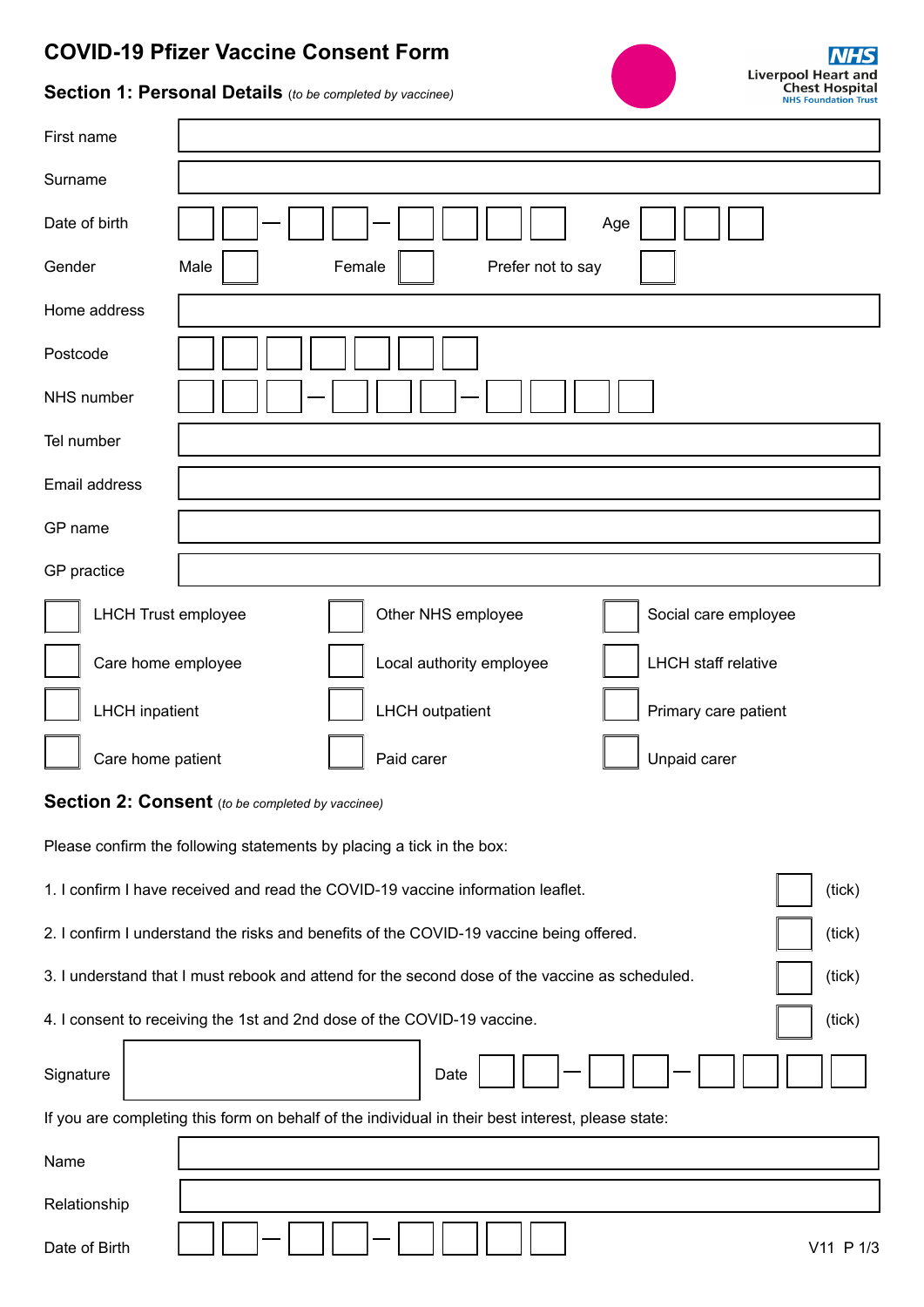| <b>Section 3: Pre-screening Assessment for Pfizer Vaccine Only</b> (to be completed by vaccinee)                                                                                                                   |    |  |            |  |                                                                 |  |
|--------------------------------------------------------------------------------------------------------------------------------------------------------------------------------------------------------------------|----|--|------------|--|-----------------------------------------------------------------|--|
| Please note: Exclusion does not necessarily mean the vaccine is contraindicated but would be outside protocol.<br>Email vaccine@lhch.nhs.uk to discuss alternative assessment                                      |    |  |            |  |                                                                 |  |
| Are you feeling unwell today?                                                                                                                                                                                      | No |  | <b>Yes</b> |  | exclude: do not give                                            |  |
| Do you have any COVID-19 symptoms?<br>(i.e. high temperature, a new continuous cough,<br>a loss or change with your sense of smell or taste)                                                                       | No |  | Yes        |  | exclude: advise to self isolate                                 |  |
| Previous systemic allergic reaction (including immediate onset<br>anaphylaxsis) to a previous dose of a COVID-19 mRNA vaccine<br>or to any component of the vaccine or residues from the<br>manufacturing process? | No |  | Yes        |  | exclude: refer to allergist                                     |  |
| Have a history of immediate anaphylaxsis to multiple, different<br>drug classes, with the trigger unidentified (this may indicate<br>polyethylene glycol 'PEG' allergy)?                                           | No |  | Yes        |  | exclude: refer to allergist                                     |  |
| Have a history of anaphylaxsis to a vaccine, injected antibody<br>preparation or a medicine likely to contain PEG (such as depot<br>steroid injection, laxative)?                                                  | No |  | Yes        |  | exclude: refer to allergist                                     |  |
| Have a history of idiopathic anaphylaxsis?                                                                                                                                                                         | No |  | Yes        |  | exclude: refer to allergist                                     |  |
| Have you had a previous dose of the COVID-19 vaccine?                                                                                                                                                              | No |  | Yes        |  | do not give within 21-days of<br>1st dose or 12-weeks after 1st |  |
| If yes, what was the date?                                                                                                                                                                                         |    |  |            |  | dose unless authorised<br>by clinical supervisor                |  |
| What was the brand? Pfizer mRNA vaccine BNT162b2                                                                                                                                                                   | No |  | Yes        |  | do not give if not Pfizer                                       |  |
| If not Pfizer please specify                                                                                                                                                                                       |    |  |            |  |                                                                 |  |
| Have you participated in a COVID-19 vaccine clinical trial?                                                                                                                                                        | No |  | Yes        |  | refer to investigator, written<br>consent required              |  |
| Have you had confirmed COVID-19 infection in last 4-weeks?                                                                                                                                                         | No |  | Yes        |  | exclude: do not give                                            |  |
| Have you received any other vaccine in the last 7-days?                                                                                                                                                            | No |  | Yes        |  | exclude: do not give                                            |  |
| Are you immunosuppressed or taking immunosuppressants?                                                                                                                                                             | No |  | Yes        |  | counsel for reduced response                                    |  |
| Are you about to commence immunosuppressants?                                                                                                                                                                      | No |  | Yes        |  | vaccinator to discuss 2nd<br>dose interval                      |  |
| Are you taking anticoagulants? (Ensure INR not above range)                                                                                                                                                        | No |  | Yes        |  | apply pressure for 2-mins                                       |  |
| Do you have a disorder that makes you prone to bleeding?                                                                                                                                                           | No |  | Yes        |  | apply pressure for 2-mins                                       |  |
| Are you under 16-years of age?                                                                                                                                                                                     | No |  | Yes        |  | exclude: do not give                                            |  |
| Do you have a BMI over 40?                                                                                                                                                                                         | No |  | Yes        |  | use longer needle                                               |  |
| Are you or could you be pregnant?<br>If YES, risk/benefit as per RCOG                                                                                                                                              | No |  | Yes        |  | see clinical supervisor                                         |  |
| Are you breastfeeding?                                                                                                                                                                                             | No |  | Yes        |  | read current Gov information                                    |  |
| Previous major thrombosis and low platelets with any<br>COVID-19 vaccine?                                                                                                                                          | No |  | Yes        |  | exclude: do not give                                            |  |
| If you have answered ves to any of the above please provide further details:                                                                                                                                       |    |  |            |  |                                                                 |  |

If you have answered yes to any of the above please provide further details:

Name:

Date of birth: V11 P 2/3